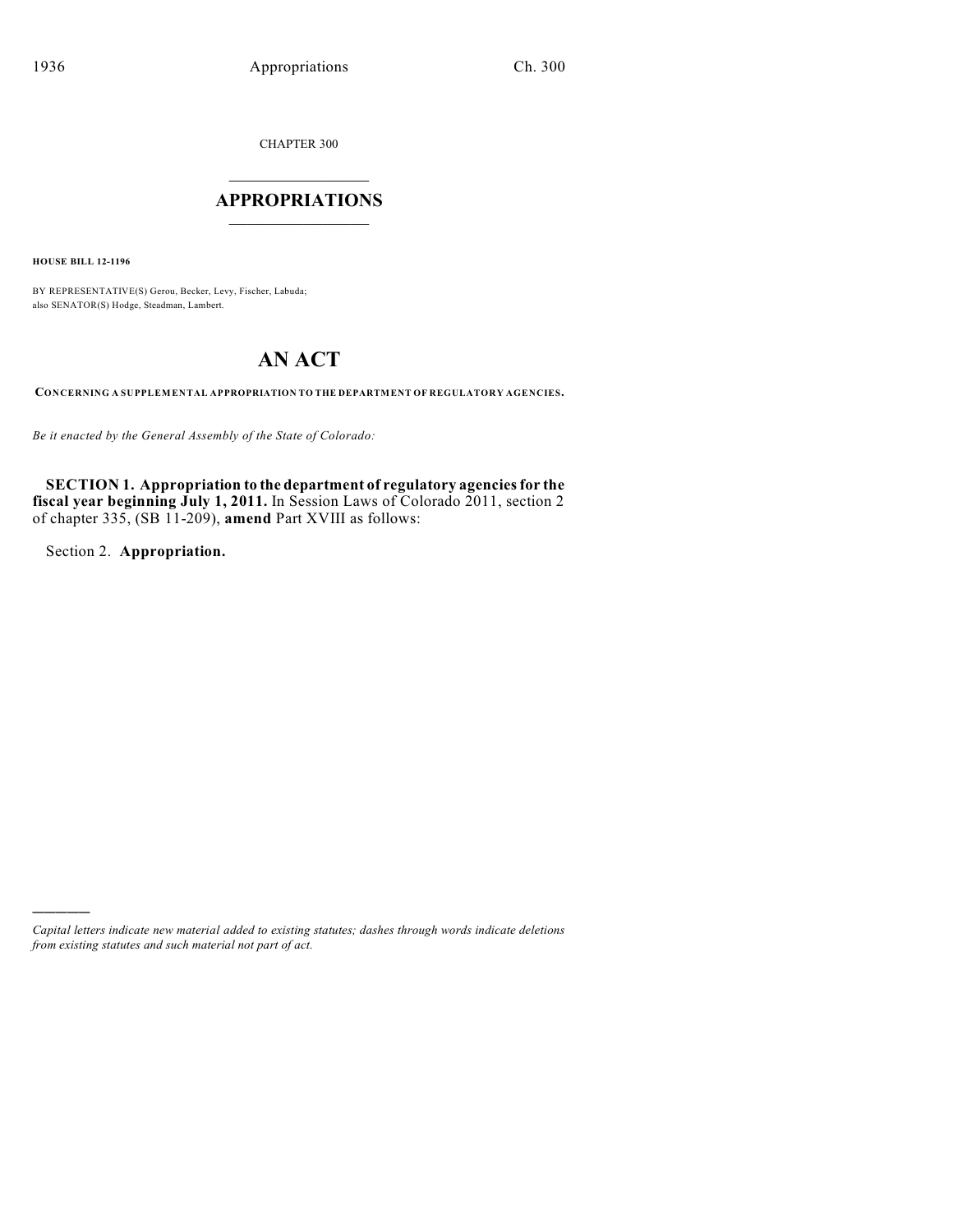|                           |              |                        | <b>APPROPRIATION FROM</b>                      |                             |                                       |                                |  |  |  |  |
|---------------------------|--------------|------------------------|------------------------------------------------|-----------------------------|---------------------------------------|--------------------------------|--|--|--|--|
| ITEM &<br><b>SUBTOTAL</b> | <b>TOTAL</b> | GENERAL<br><b>FUND</b> | <b>GENERAL</b><br><b>FUND</b><br><b>EXEMPT</b> | <b>CASH</b><br><b>FUNDS</b> | <b>REAPPROPRIATED</b><br><b>FUNDS</b> | <b>FEDERAL</b><br><b>FUNDS</b> |  |  |  |  |
|                           |              |                        |                                                |                             |                                       |                                |  |  |  |  |

## **PART XVIII DEPARTMENT OF REGULATORY AGENCIES**

### **(1) EXECUTIVE DIRECTOR'S OFFICE AND ADMINISTRATIVE SERVICES**

| <b>Personal Services</b>         | 2,254,768 | 3,500   | $29,000^{\circ}$     | 2,222,268              |                       |
|----------------------------------|-----------|---------|----------------------|------------------------|-----------------------|
|                                  |           |         |                      | $(27.5$ FTE)           |                       |
| Health, Life, and Dental         | 2,873,888 | 92,463  | 2,596,890°           | 157,668 <sup>b</sup>   | $26,867$ <sup>d</sup> |
| Short-term Disability            | 56,574    | 1,956   | 49,889°              | 4.325 <sup>b</sup>     | $404^{\text{d}}$      |
| S.B. 04-257 Amortization         |           |         |                      |                        |                       |
| <b>Equalization Disbursement</b> | 880,361   | 30,573  | 789,205°             | 54,187 <sup>b</sup>    | $6,396^{\rm d}$       |
| S.B. 06-235 Supplemental         |           |         |                      |                        |                       |
| Amortization Equalization        |           |         |                      |                        |                       |
| Disbursement                     | 707,267   | 24,403  | 634,182 <sup>c</sup> | 43,543 <sup>b</sup>    | $5.139$ <sup>d</sup>  |
| Workers' Compensation            | 70,066    | 2,328   | $64,296^{\circ}$     | 2,337 <sup>b</sup>     | $1.105^{\text{d}}$    |
| <b>Operating Expenses</b>        | 210,344   | 3,689   | 95,427°              | $111,228$ <sup>b</sup> |                       |
| Legal Services for 103,203       |           |         |                      |                        |                       |
| hours                            | 7,813,499 | 153,464 | 7,487,586°           | $30,433^b$             | $142,016^{\circ}$     |
|                                  |           |         |                      |                        |                       |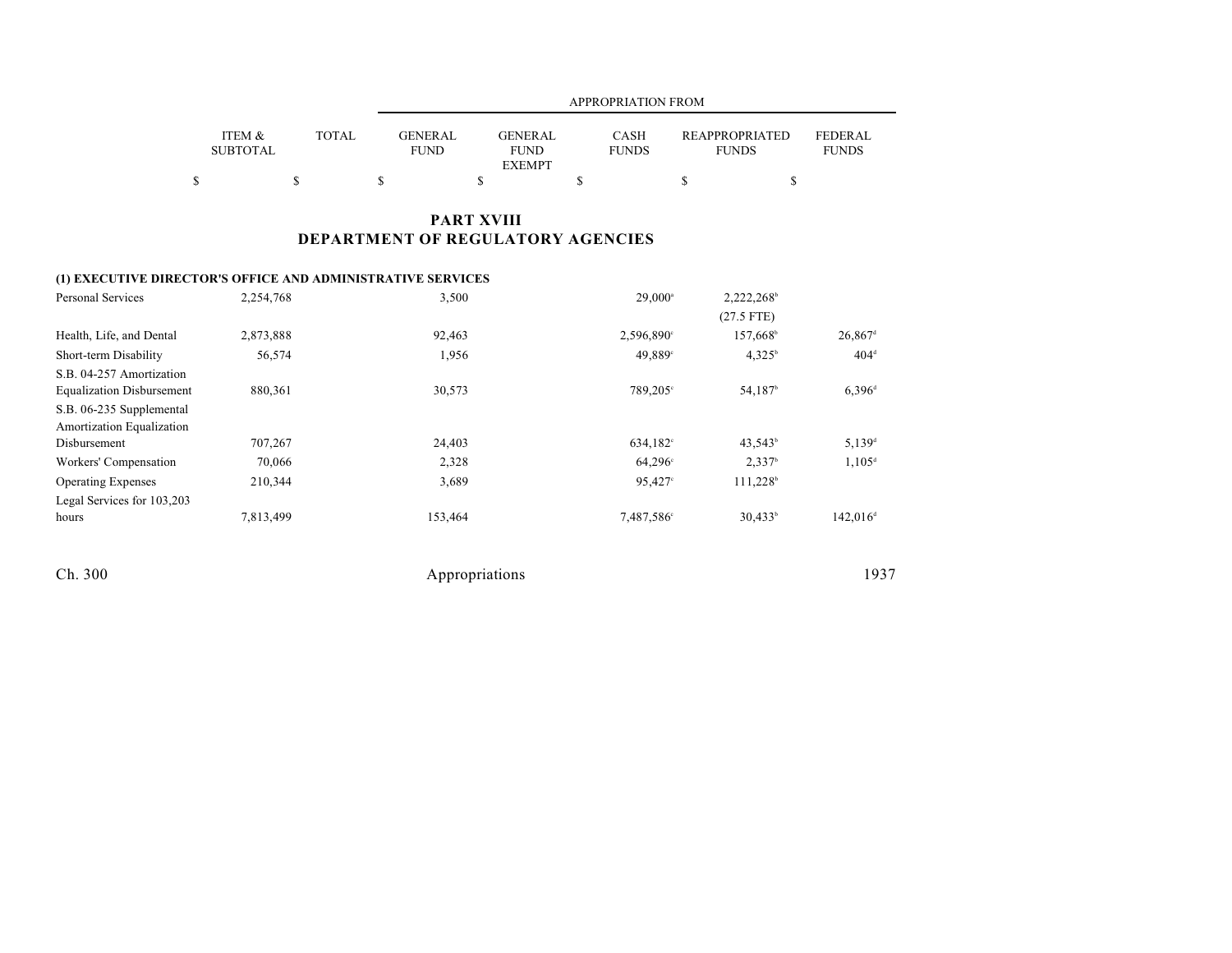|                           |                           |              |    |                               |    |                                                                        |    | <b>APPROPRIATION FROM</b> |                                       |                        |                                |
|---------------------------|---------------------------|--------------|----|-------------------------------|----|------------------------------------------------------------------------|----|---------------------------|---------------------------------------|------------------------|--------------------------------|
|                           | ITEM &<br><b>SUBTOTAL</b> | <b>TOTAL</b> |    | <b>GENERAL</b><br><b>FUND</b> |    | <b>GENERAL</b><br>CASH<br><b>FUND</b><br><b>FUNDS</b><br><b>EXEMPT</b> |    |                           | <b>REAPPROPRIATED</b><br><b>FUNDS</b> |                        | <b>FEDERAL</b><br><b>FUNDS</b> |
|                           | \$                        | \$           | \$ |                               | \$ |                                                                        | \$ |                           | \$                                    | \$                     |                                |
| Administrative Law Judge  |                           |              |    |                               |    |                                                                        |    |                           |                                       |                        |                                |
| Services                  | 405,007                   |              |    | 18,658                        |    |                                                                        |    | $386,349$ <sup>*</sup>    |                                       |                        |                                |
|                           | 430,196                   |              |    | 19,819                        |    |                                                                        |    | $410,377$ °               |                                       |                        |                                |
| Purchase of Services from |                           |              |    |                               |    |                                                                        |    |                           |                                       |                        |                                |
| Computer Center           | 1,695,122                 |              |    | 60,624                        |    |                                                                        |    | 1,634,498°                |                                       |                        |                                |
| <b>Multiuse Network</b>   |                           |              |    |                               |    |                                                                        |    |                           |                                       |                        |                                |
| Payments                  | 149,825                   |              |    | 5,385                         |    |                                                                        |    | $144,440^\circ$           |                                       |                        |                                |
| Management and            |                           |              |    |                               |    |                                                                        |    |                           |                                       |                        |                                |
| Administration of OIT     | 278,679                   |              |    | 9,957                         |    |                                                                        |    | 268,722°                  |                                       |                        |                                |
| Payment to Risk           |                           |              |    |                               |    |                                                                        |    |                           |                                       |                        |                                |
| Management and Property   |                           |              |    |                               |    |                                                                        |    |                           |                                       |                        |                                |
| Funds                     | 106,459                   |              |    | 3,537                         |    |                                                                        |    | 97,694°                   |                                       | $3,550^{\circ}$        | $1,678$ <sup>d</sup>           |
| Vehicle Lease Payments    | 151,802                   |              |    |                               |    |                                                                        |    | 151,802                   |                                       |                        |                                |
|                           | 184,182                   |              |    |                               |    |                                                                        |    | 184,182 <sup>c</sup>      |                                       |                        |                                |
| Information Technology    |                           |              |    |                               |    |                                                                        |    |                           |                                       |                        |                                |
| <b>Asset Maintenance</b>  | 671,403                   |              |    |                               |    |                                                                        |    | 480,646°                  |                                       | $190,757$ <sup>b</sup> |                                |
| Leased Space              | 3,038,518                 |              |    | 106,866                       |    |                                                                        |    | 2,536,022°                |                                       | 356,190 <sup>b</sup>   | $39,440$ <sup>d</sup>          |
| Capitol Complex Leased    |                           |              |    |                               |    |                                                                        |    |                           |                                       |                        |                                |
| Space                     | 6,098                     |              |    |                               |    |                                                                        |    | 6,098°                    |                                       |                        |                                |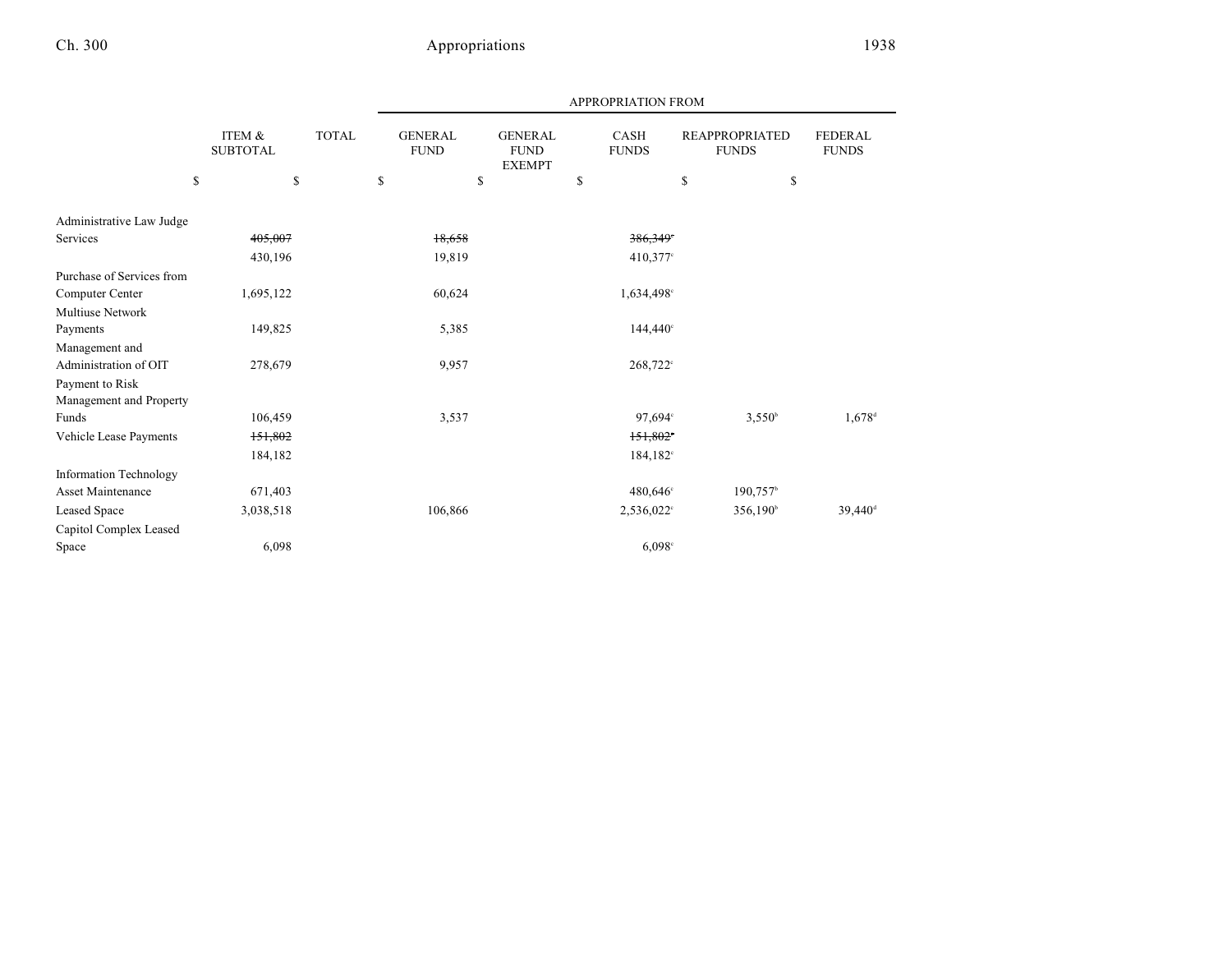| Hardware/Software        |         |            |     |                        |                   |
|--------------------------|---------|------------|-----|------------------------|-------------------|
| Maintenance              | 686,330 |            | 800 | $426.928$ °            | $258,602^{\circ}$ |
| Consumer Outreach /      |         |            |     |                        |                   |
| <b>Education Program</b> | 200,000 |            |     | $200.000$ <sup>c</sup> |                   |
|                          |         | 22,256,010 |     |                        |                   |
|                          |         | 22,313,579 |     |                        |                   |

<sup>a</sup> Of this amount, it is estimated that \$6,000 shall be from the Limited Gaming Fund created in Section 12-47.1-701 (1), C.R.S., \$5,000 shall be from the Stationary Sources Control Fund created in Section 25-7-114.7 (2) (b) (I), C.R.S., \$5,000 shall be from the Coordination Council Cash Fund created in Section 24-33-303 (2), C.R.S., \$4,000 shall be from the Health Facilities General Licensure Cash Fund created in Section 25-3-103.1 (1), C.R.S., \$3,500 shall be from the Licensing Services Cash Fund created in Section 42-2-114.5 (1), C.R.S., \$2,750 shall be from the Water Quality Control Fund created in Section 25-8-502 (1) (c), C.R.S., and \$2,750 shall be from the Drinking Water Cash Fund created in Section 25-1.5-209 (2), C.R.S.

Of these amounts, it is estimated that \$3,430,088 shall be from indirect cost recoveries and \$5,000 shall be from other departments for sunset reviews. <sup>b</sup>

These amounts shall be from various cash sources within the Department. <sup>c</sup>

<sup>d</sup> These amounts shall be from the Equal Employment Opportunity Commission, the U.S. Department of Housing and Urban Development, the U.S. Department of Justice, and the Health Information Counseling and Assistance Grant Program. These amounts are included for informational purposes only.

<sup>e</sup> This amount shall be from the Consumer Outreach and Education Cash Fund created in Section 24-34-108 (2), C.R.S.

| Personal Services               | 3,612,383 |           | $3,612,383$ <sup>a</sup> |
|---------------------------------|-----------|-----------|--------------------------|
|                                 |           |           | $(47.5$ FTE)             |
| <b>Operating Expenses</b>       | 506,387   |           | 506,387 <sup>a</sup>     |
| <b>Board Meeting Costs</b>      | 23,500    |           | $23,500^{\circ}$         |
| <b>Indirect Cost Assessment</b> | 315,930   |           | $315,930$ <sup>a</sup>   |
|                                 |           | 4,458,200 |                          |

<sup>a</sup> These amounts shall be from the Division of Banking Cash Fund created in Section 11-102-403, C.R.S.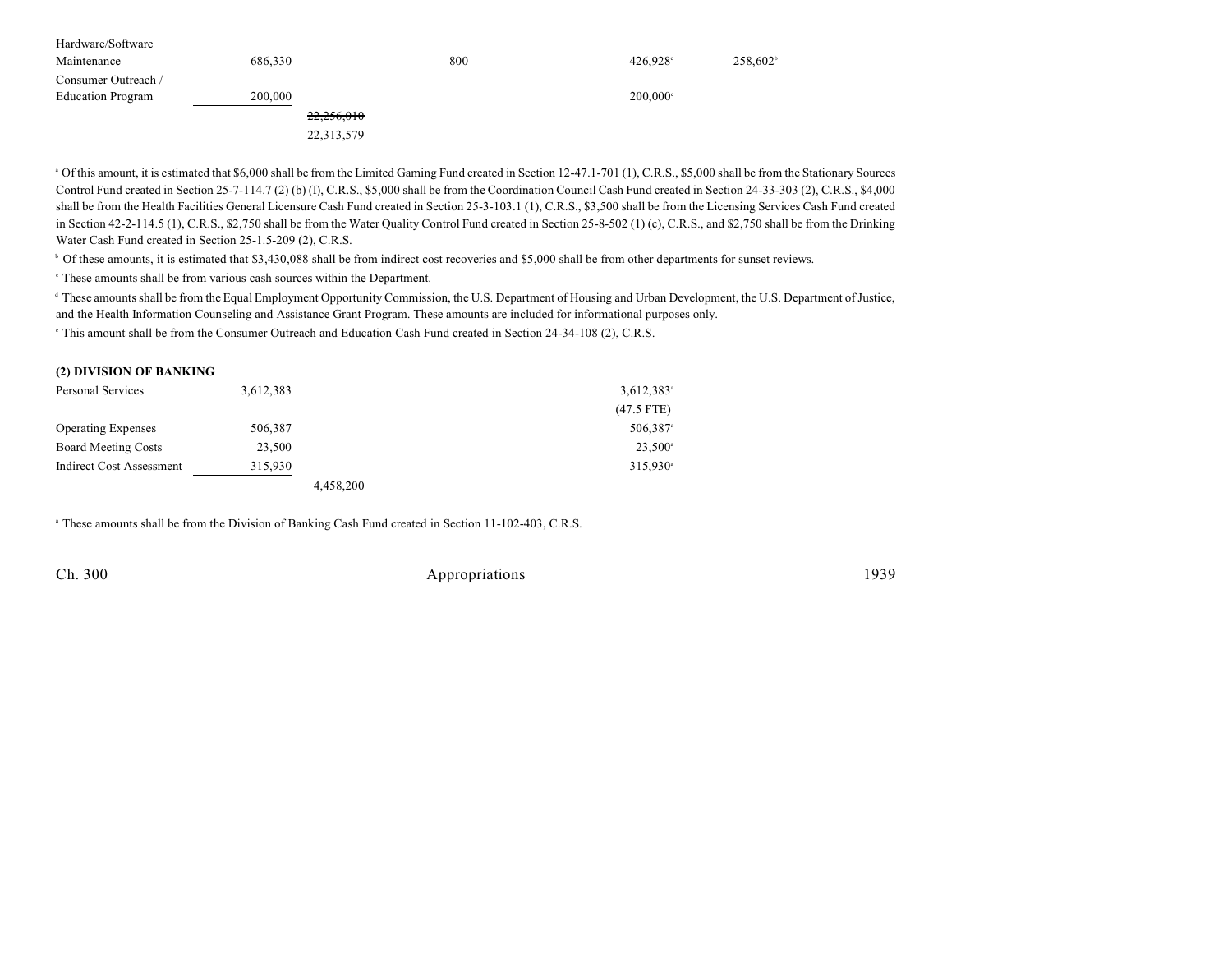|--|--|--|--|--|

|                                 |                           |              |                               | APPROPRIATION FROM |                                                |  |                             |  |                                       |                                |                      |
|---------------------------------|---------------------------|--------------|-------------------------------|--------------------|------------------------------------------------|--|-----------------------------|--|---------------------------------------|--------------------------------|----------------------|
|                                 | ITEM &<br><b>SUBTOTAL</b> | <b>TOTAL</b> | <b>GENERAL</b><br><b>FUND</b> |                    | <b>GENERAL</b><br><b>FUND</b><br><b>EXEMPT</b> |  | <b>CASH</b><br><b>FUNDS</b> |  | <b>REAPPROPRIATED</b><br><b>FUNDS</b> | <b>FEDERAL</b><br><b>FUNDS</b> |                      |
|                                 | \$<br>\$                  |              | \$                            |                    | \$                                             |  | \$                          |  | \$                                    | \$                             |                      |
| (3) CIVIL RIGHTS DIVISION       |                           |              |                               |                    |                                                |  |                             |  |                                       |                                |                      |
| Personal Services               | 1,609,144                 |              |                               | 1,023,546          |                                                |  |                             |  |                                       | 232,343 <sup>a</sup>           | 353,255 <sup>b</sup> |
|                                 |                           |              |                               | $(18.4$ FTE)       |                                                |  |                             |  |                                       | $(2.0$ FTE)                    | $(11.0$ FTE)         |
| <b>Operating Expenses</b>       | 100,438                   |              |                               | 59,318             |                                                |  |                             |  |                                       |                                | 41,120 <sup>b</sup>  |
| Hearings Pursuant to            |                           |              |                               |                    |                                                |  |                             |  |                                       |                                |                      |
| Complaint                       | 18,000                    |              |                               | 17,000             |                                                |  |                             |  |                                       |                                | $1,000^{\circ}$      |
| <b>Commission Meeting</b>       |                           |              |                               |                    |                                                |  |                             |  |                                       |                                |                      |
| Costs                           | 12,374                    |              |                               | 5,174              |                                                |  |                             |  |                                       |                                | $7,200^{\circ}$      |
| <b>Indirect Cost Assessment</b> | 51,798                    |              |                               |                    |                                                |  |                             |  |                                       |                                | 51,798 <sup>b</sup>  |
|                                 |                           | 1,791,754    |                               |                    |                                                |  |                             |  |                                       |                                |                      |

<sup>a</sup> This amount shall be from statewide indirect cost recoveries.

<sup>b</sup> These amounts shall be from the Equal Employment Opportunity Commission and the U.S. Department of Housing and Urban Development, and are included for informational purposes only.

### **(4) OFFICE OF CONSUMER COUNSEL**

| Personal Services | 792,953 | 792.953 <sup>a</sup> |
|-------------------|---------|----------------------|
|                   |         | $(7.0$ FTE)          |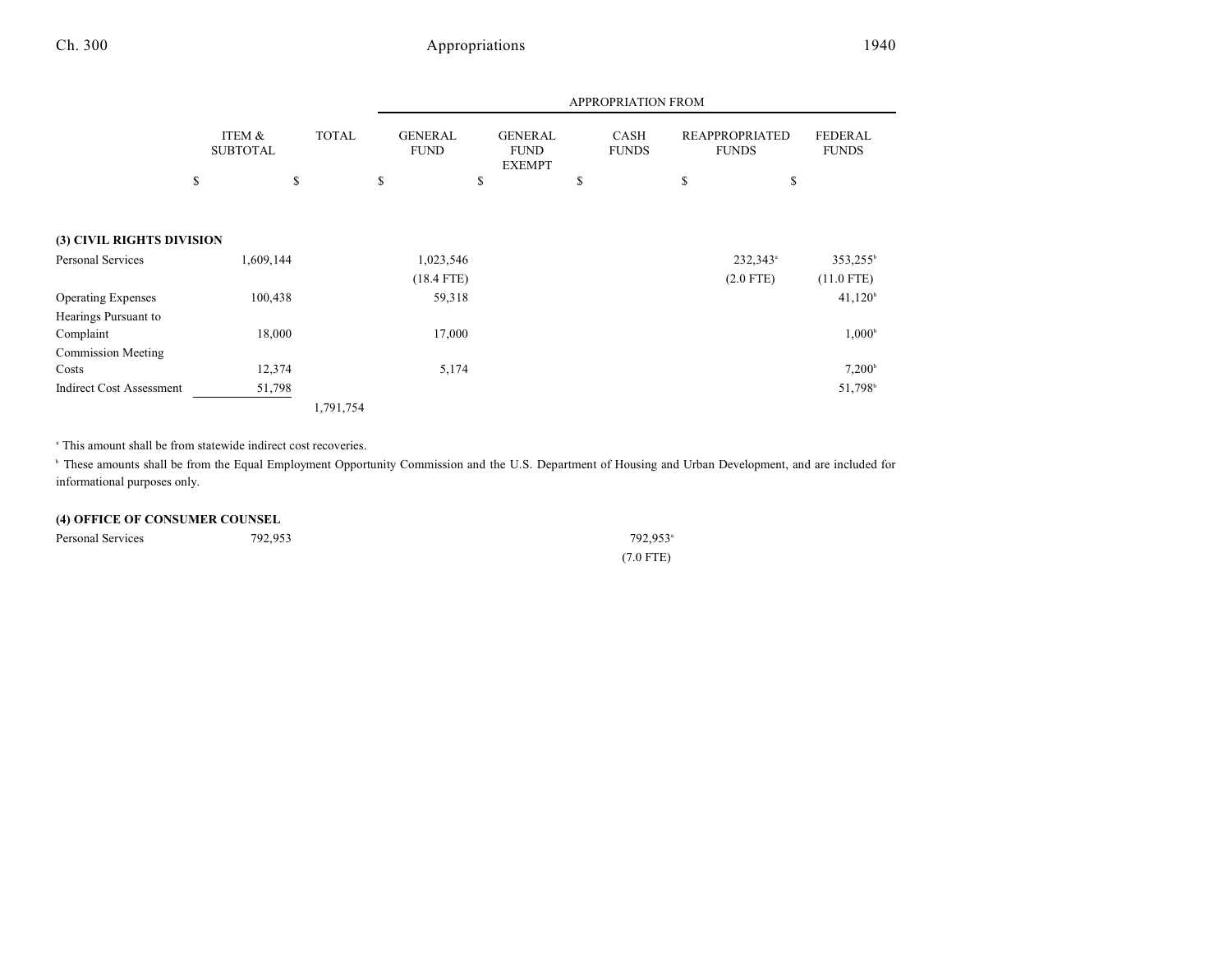| <b>Operating Expenses</b> | 55.787 |         | 55.787 <sup>a</sup> |
|---------------------------|--------|---------|---------------------|
| Indirect Cost Assessment  | 46.558 |         | $46.558^{\circ}$    |
|                           |        | 895.298 |                     |

<sup>a</sup> These amounts shall be from the Public Utilities Commission Fixed Utility Fund created in Section 40-2-114, C.R.S.

| (5) DIVISION OF FINANCIAL SERVICES |           |           |                          |
|------------------------------------|-----------|-----------|--------------------------|
| Personal Services                  | 1.134.247 |           | $1,134,247$ <sup>a</sup> |
|                                    |           |           | $(15.0$ FTE)             |
| <b>Operating Expenses</b>          | 161,788   |           | $161,788^{\circ}$        |
| <b>Indirect Cost Assessment</b>    | 99,767    |           | 99.767 <sup>a</sup>      |
|                                    |           | 1,395,802 |                          |

<sup>a</sup> These amount shall be from the Division of Financial Services Cash Fund created in Section 11-40-106 (2), C.R.S.

## **(6) DIVISION OF INSURANCE**

| <b>Personal Services</b>        | 5,787,409 | 5,787,409 <sup>a</sup> |             |
|---------------------------------|-----------|------------------------|-------------|
|                                 |           | $(84.7$ FTE)           |             |
| <b>Operating Expenses</b>       | 297,049   | 297,049 <sup>a</sup>   |             |
| Out-of-State Travel             |           |                        |             |
| Expenses                        | 100,000   | $100,000^{\circ}$      |             |
| Senior Health Counseling        |           |                        |             |
| Program                         | 509,000   |                        | 509,000     |
|                                 |           |                        | $(2.0$ FTE) |
| Transfer to CAPCO               |           |                        |             |
| Administration                  | 80,281    | $80,281$ <sup>a</sup>  |             |
| <b>Indirect Cost Assessment</b> | 571,561   | 563,353 <sup>a</sup>   | 8,208       |
| Ch. 300                         |           | Appropriations         | 1941        |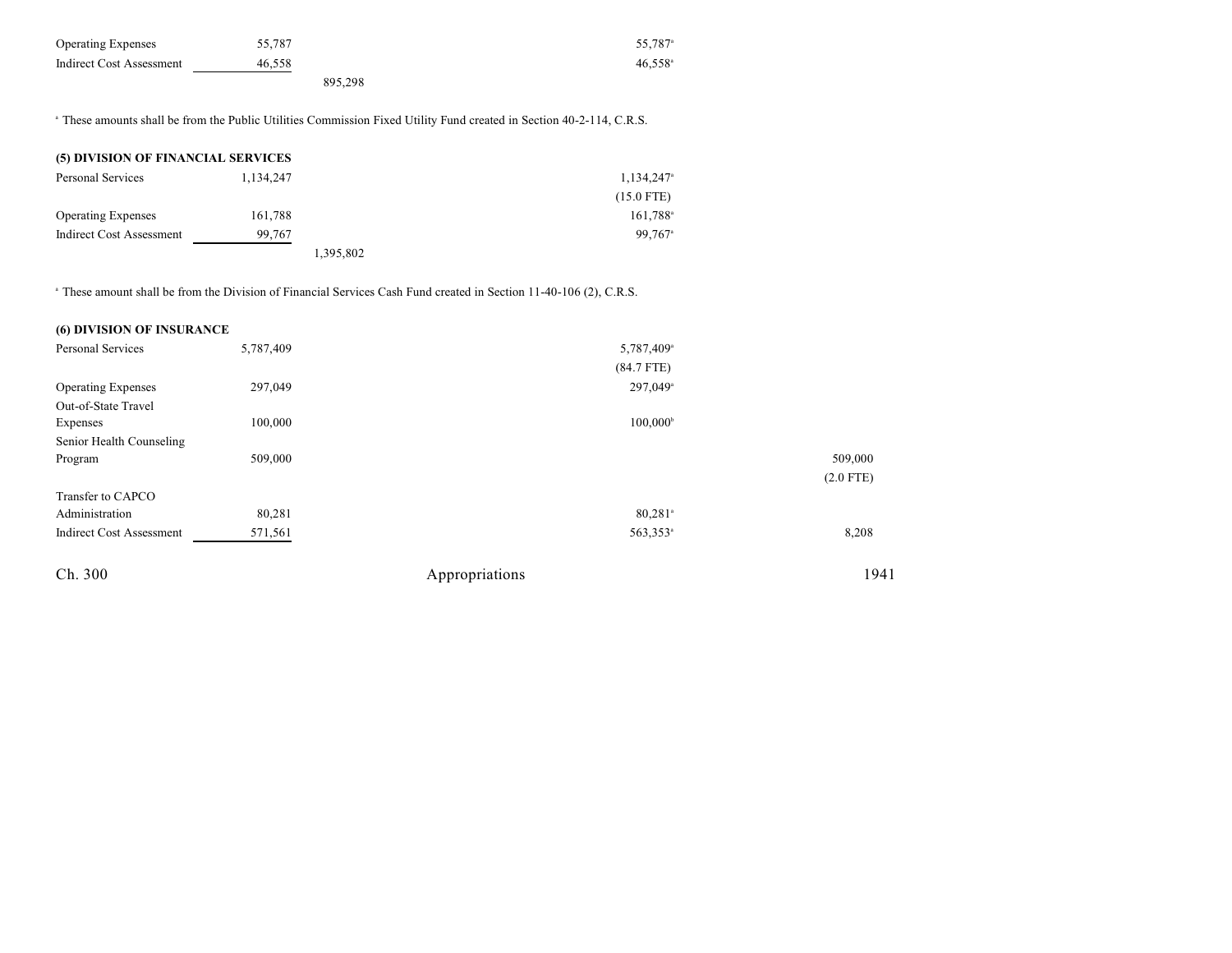|                           |              |                               | <b>APPROPRIATION FROM</b>                      |                             |                                |                                |  |  |  |
|---------------------------|--------------|-------------------------------|------------------------------------------------|-----------------------------|--------------------------------|--------------------------------|--|--|--|
| ITEM &<br><b>SUBTOTAL</b> | <b>TOTAL</b> | <b>GENERAL</b><br><b>FUND</b> | <b>GENERAL</b><br><b>FUND</b><br><b>EXEMPT</b> | <b>CASH</b><br><b>FUNDS</b> | REAPPROPRIATED<br><b>FUNDS</b> | <b>FEDERAL</b><br><b>FUNDS</b> |  |  |  |
| S                         | S            |                               |                                                | S                           |                                |                                |  |  |  |

7,345,300

<sup>a</sup> Of these amounts, it is estimated that \$6,716,092 shall be from the Division of Insurance Cash Fund created in Section 10-1-103 (3), C.R.S. and \$12,000 shall be from the Viatical Settlements Cash Fund created in Section 10-7-619, C.R.S.

<sup>b</sup> This amount shall be from reimbursements from insurance companies for travel expenses and are shown for purposes of complying with the limitation on state fiscal year spending imposed by Section 20 of Article X of the State Constitution and are continuously appropriated pursuant to Section 10-1-108 (9), C.R.S.

#### **(7) PUBLIC UTILITIES COMMISSION**

| <b>Personal Services</b>  | 8,753,625 | 8,753,625 <sup>a</sup> |
|---------------------------|-----------|------------------------|
|                           |           | $(101.1$ FTE)          |
| <b>Operating Expenses</b> | 445,689   | 445,689 <sup>a</sup>   |
| <b>Expert Testimony</b>   | 25,000    | $25,000^{\circ}$       |
| Disabled Telephone Users  |           |                        |
| <b>Fund Payments</b>      | 2,439,591 | $2,439,591^{\circ}$    |
| Transfer to Reading       |           |                        |
| Services for the Blind    |           |                        |
| Cash Fund                 | 250,000   | 250,000 <sup>b</sup>   |
| Commission for the Deaf   |           |                        |
| and Hard of Hearing Cash  |           |                        |
| Fund                      | 878.964   | 878.964 <sup>b</sup>   |
|                           |           |                        |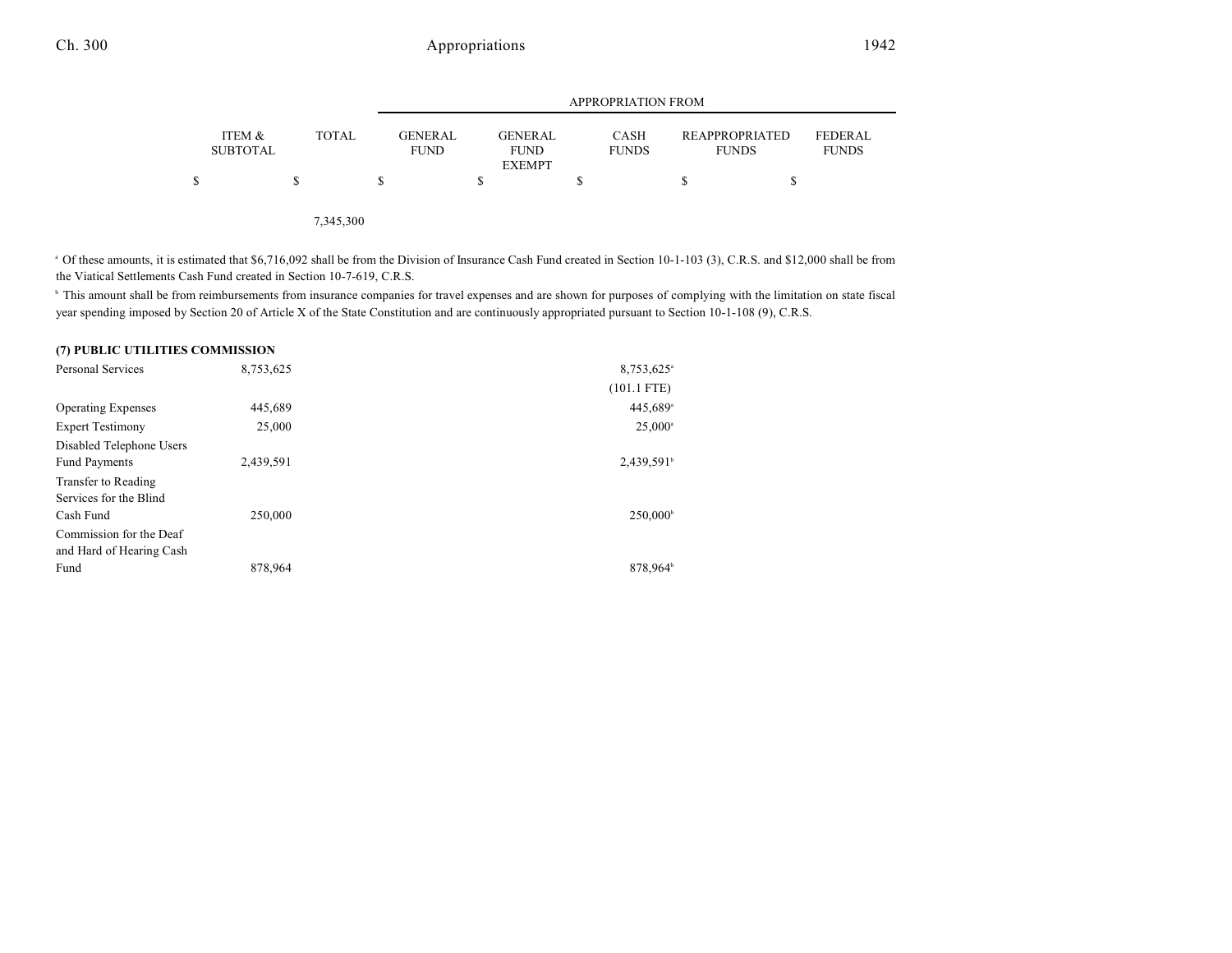| Colorado Commission for         |           |            |                        |
|---------------------------------|-----------|------------|------------------------|
| Individuals who are Blind       |           |            |                        |
| or Visually Impaired            | 112,067   |            | $112,067$ <sup>b</sup> |
| Low Income Telephone            |           |            |                        |
| Assistance                      | 2,143,752 |            | $2,143,752$ °          |
| Colorado Bureau of              |           |            |                        |
| <b>Investigation Background</b> |           |            |                        |
| Checks Pass-through             | 67,128    |            | $67,128$ <sup>a</sup>  |
| Indirect Cost Assessment        | 672,432   |            | 672,432 <sup>a</sup>   |
|                                 |           | 15,788,248 |                        |

<sup>a</sup> Of these amounts, it is estimated that \$7,773,102 shall be from the Public Utilities Commission Fixed Utility Fund created in Section 40-2-114, C.R.S., \$2,004,154 shall be from the Public Utilities Commission Motor Carrier Fund created in Section 40-2-110.5 (6), C.R.S., \$109,949 shall be from the Colorado Disabled Telephone Users Fund created in Section 40-17-104 (1), C.R.S., and \$76,669 shall be from the Colorado High Cost Administration Fund created in Section 40-15-208 (3), C.R.S. <sup>6</sup> These amounts shall be from the Colorado Disabled Telephone Users Fund created in Section 40-17-104 (1), C.R.S. These amounts are shown for purposes of complying with Section 20 of Article X of the State Constitution, and are shown for informational purposes only.

<sup>e</sup> This amount shall be from the Low-Income Telephone Assistance Fund created in Section 40-3.4-108 (2) (a), C.R.S.

| (8) DIVISION OF REAL ESTATE |  |  |
|-----------------------------|--|--|
|-----------------------------|--|--|

| Personal Services          | 3,323,782 | 3,323,782 <sup>a</sup> |      |
|----------------------------|-----------|------------------------|------|
|                            |           | $(52.3$ FTE)           |      |
| <b>Operating Expenses</b>  | 219,546   | 219,546 <sup>a</sup>   |      |
| <b>Commission Meeting</b>  |           |                        |      |
| Costs                      | 38,836    | 38,836 <sup>a</sup>    |      |
| Hearings Pursuant to       |           |                        |      |
| Complaint                  | 4,000     | $4,000^{\circ}$        |      |
| Mortgage Broker            |           |                        |      |
| <b>Consumer Protection</b> | 308,544   | 308,544 <sup>a</sup>   |      |
| Ch. 300                    |           | Appropriations         | 1943 |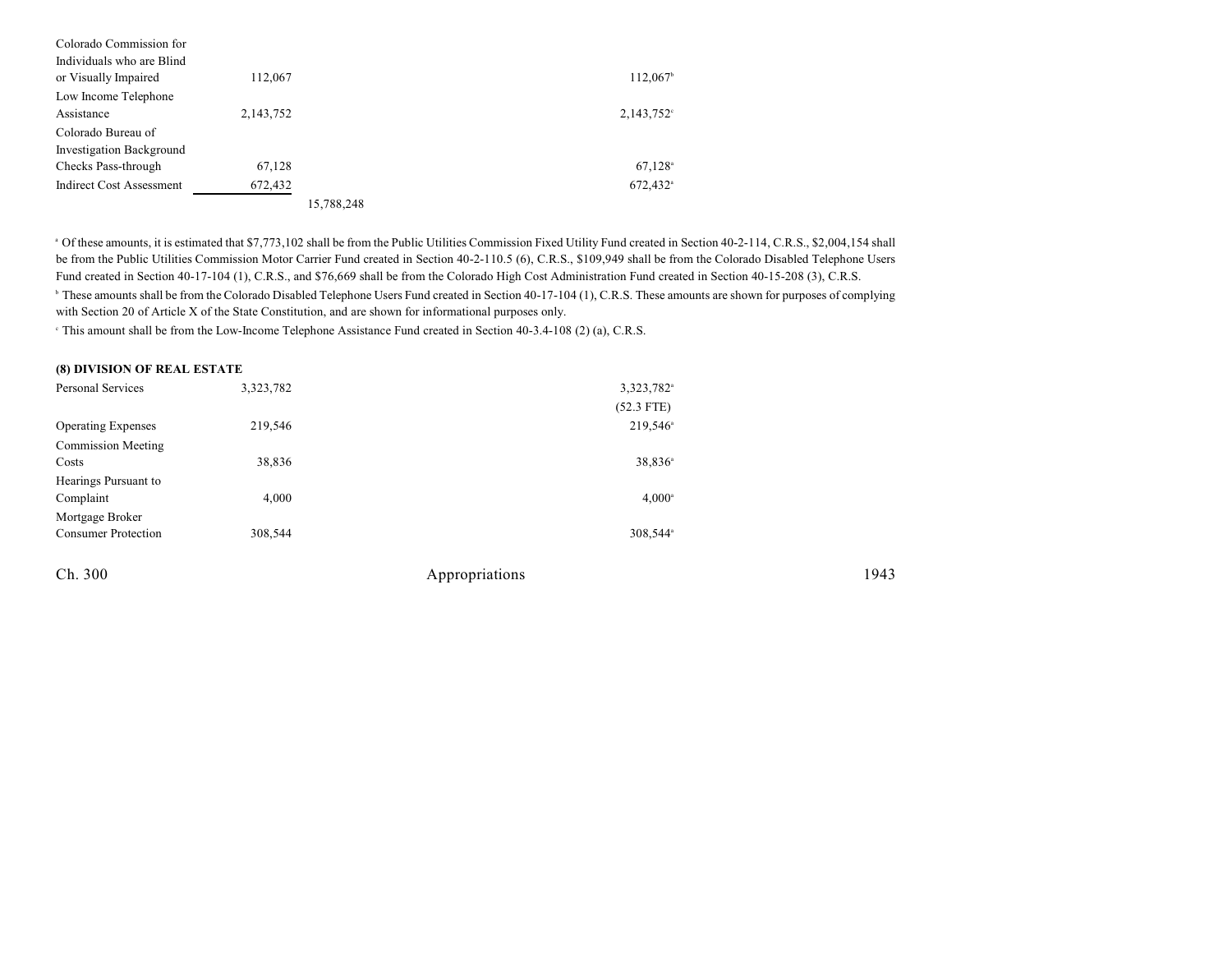|--|--|--|--|--|--|

|                                 |   |                           |    |              | <b>APPROPRIATION FROM</b> |   |                                                |   |                      |                                           |                         |
|---------------------------------|---|---------------------------|----|--------------|---------------------------|---|------------------------------------------------|---|----------------------|-------------------------------------------|-------------------------|
|                                 | S | ITEM &<br><b>SUBTOTAL</b> | ٠D | <b>TOTAL</b> | GENERAL<br><b>FUND</b>    | S | <b>GENERAL</b><br><b>FUND</b><br><b>EXEMPT</b> | S | CASH<br><b>FUNDS</b> | \$<br>REAPPROPRIATED<br><b>FUNDS</b><br>Ф | FEDERAL<br><b>FUNDS</b> |
| <b>Indirect Cost Assessment</b> |   | 347,856                   |    | 4,242,564    |                           |   |                                                |   | 347,856 <sup>a</sup> |                                           |                         |

<sup>a</sup> Of these amounts, it is estimated that \$3,023,283 shall be from the Division of Real Estate Cash Fund created in Section 12-61-111.5 (2) (b), C.R.S., \$811,500 shall be from the Mortgage Company and Loan Originator Licensing Cash Fund created in Section 12-61-908 (2), C.R.S., \$114,509 shall be from the Conservation Easement Holder Certification Fund created in Section 12-61-720 (3), C.R.S., \$190,149 shall be from the HOA Information and Resource Center Cash Fund created in Section 12-61-406.5 (4), C.R.S., and \$103,123 shall be from the Conservation Easement Appraisal Review Fund created in Section 12-61-719 (8), C.R.S.

#### **(9) DIVISION OF REGISTRATIONS**

| Personal Services         | 11,965,015    |  |
|---------------------------|---------------|--|
|                           | $(187.1$ FTE) |  |
| <b>Operating Expenses</b> | 1,354,753     |  |
| Office of Expedited       |               |  |
| Settlement Program Costs  | 361,397       |  |
|                           | $(5.0$ FTE)   |  |
| Hearings Pursuant to      |               |  |
| Complaint                 | 307,075       |  |
| Payments to Department    |               |  |
| of Health Care Policy and |               |  |
| Financing                 | 14.652        |  |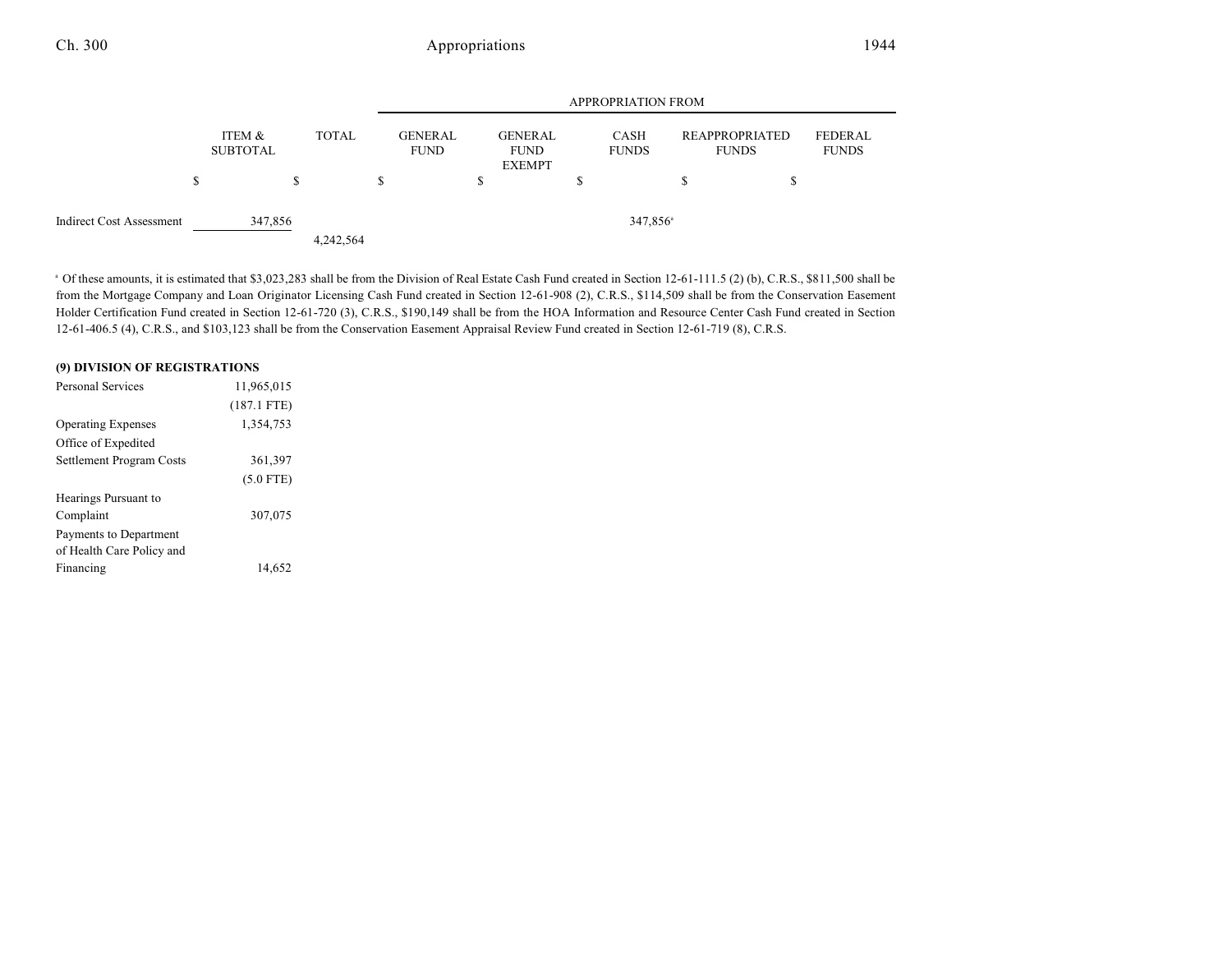| <b>Indirect Cost Assessment</b> | 1.277.687  |                           |                        |
|---------------------------------|------------|---------------------------|------------------------|
|                                 | 15.280.579 | $14,661,165$ <sup>a</sup> | $619,414$ <sup>b</sup> |

Of this amount, it is estimated that \$14,593,220 shall be from the Division of Registrations Cash Fund created in Section 24-34-105 (2) (b) (I), C.R.S. and \$67,945 shall <sup>a</sup> be from the Prescription Drug Monitoring Fund created in Section 12-22-706 (1), C.R.S.

<sup>b</sup> Of this amount, it is estimated that \$325,343 shall be from the Department of Health Care Policy and Financing and \$294,071 shall be from the Department of Public Health and Environment.

### **(10) DIVISION OF SECURITIES**

| <b>Personal Services</b>        | 2,157,670 |           | $2,157,670$ <sup>a</sup> |
|---------------------------------|-----------|-----------|--------------------------|
|                                 |           |           | $(26.0$ FTE)             |
| <b>Operating Expenses</b>       | 73,009    |           | 73,009 <sup>a</sup>      |
| Hearings Pursuant to            |           |           |                          |
| Complaint                       | 19,594    |           | 19,594 <sup>a</sup>      |
| <b>Board Meeting Costs</b>      | 4,500     |           | $4,500^{\circ}$          |
| Securities Fraud                |           |           |                          |
| Prosecution                     | 727,381   |           | 727,381 <sup>a</sup>     |
| <b>Indirect Cost Assessment</b> | 172,930   |           | $172,930$ <sup>a</sup>   |
|                                 |           | 3,155,084 |                          |

<sup>a</sup> These amounts shall be from the Division of Securities Cash Fund created in Section 11-51-707 (2), C.R.S.

#### **TOTALS PART XVIII**

| <b>(REGULATORY</b> |              |             |              |             |             |
|--------------------|--------------|-------------|--------------|-------------|-------------|
| <b>AGENCIES)</b>   | \$76,608,839 | \$1,623,241 | \$69,504,127 | \$4,286,845 | \$1,194,626 |
|                    | \$76,666,408 | \$1,624,402 | \$69,560,535 |             |             |
|                    |              |             |              |             |             |
|                    |              |             |              |             |             |